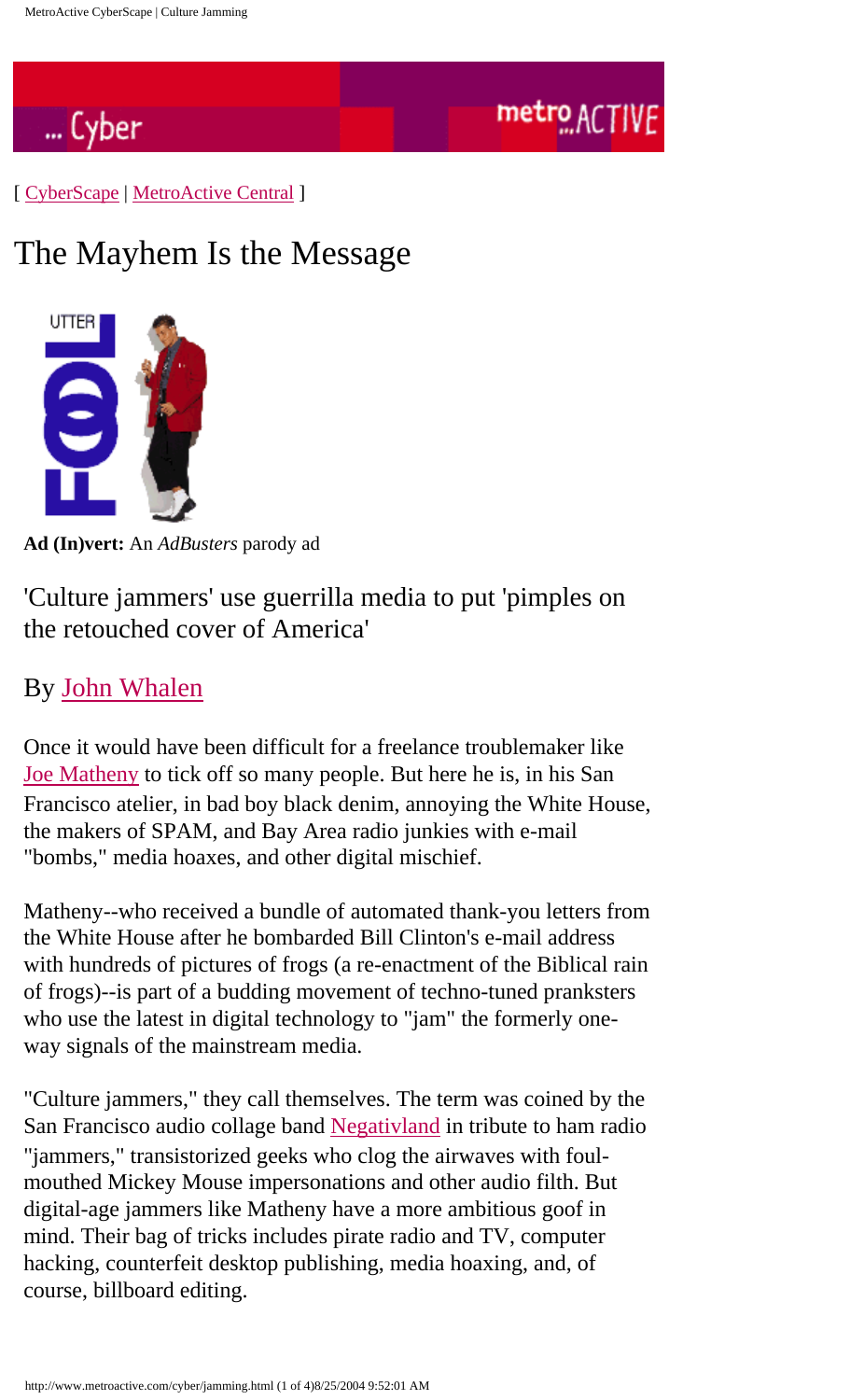Click [here](http://www.metroactive.com/cyber/neg.html) for more about Negativland and its battles over fair use copyright law.

Among Matheny's exploits (he calls them "experiments" in guerrilla media), he has gulled alarmist TV journalists into reporting that San Francisco hackers had perfected a way of seizing control of cable TV transmissions; and he has taken to the public radio airwaves to announce his "discovery" of secret Vatican documents proving that Jesus Christ faked his death.

Call it cultural terrorism, media vandalism, or "clueless assholeism" (as one of Matheny's critics has), but jammers prefer to see themselves as dissidents of mainstream media. And not surprisingly, advertising is a favorite target. "If a corporation puts up a billboard you don't like," says Negativland's Don Joyce, "you can't afford to put one up next to it saying the opposite," he submits. "Sometimes people just go up and change the one that's there to mean more what they would like it to mean." To quote from Negativland's *Jamcon '84* CD, culture jammers want to add "pimples to the face on the retouched cover photo of America."

Which brings us into the shifty hours of a San Francisco morning. Jack Napier, of the Billboard Liberation Front (BLF), is about to add three-foot-high rhetorical zits to an urban canvas. Napier--a *nom de guerre* copped from Batman's arch-nemesis, the Joker--and a couple of BLF "field operatives" linked by hand-held CB radios to copspotters below, have scrambled up the face of a billboard using rock climber's gear. Dangling in front of an advert for the Plymouth Neon, Napier uses a can of red spray paint to restyle to billboard's message, transforming the word "hip" into "hype."

Don't get Napier wrong. "I really have nothing against billboards," he says, "and we don't damage the property. I don't want to cut billboards down. It's just that I'm kind of tired of being communicated to constantly by advertisers who want me to buy their product."

"Frankly, it sounds juvenile," counters Dave Martin, who runs PentaCom, the agency that buys Plymouth's ad space. "If their goal was to hurt sales, they failed. Neon sales are up 60 percent."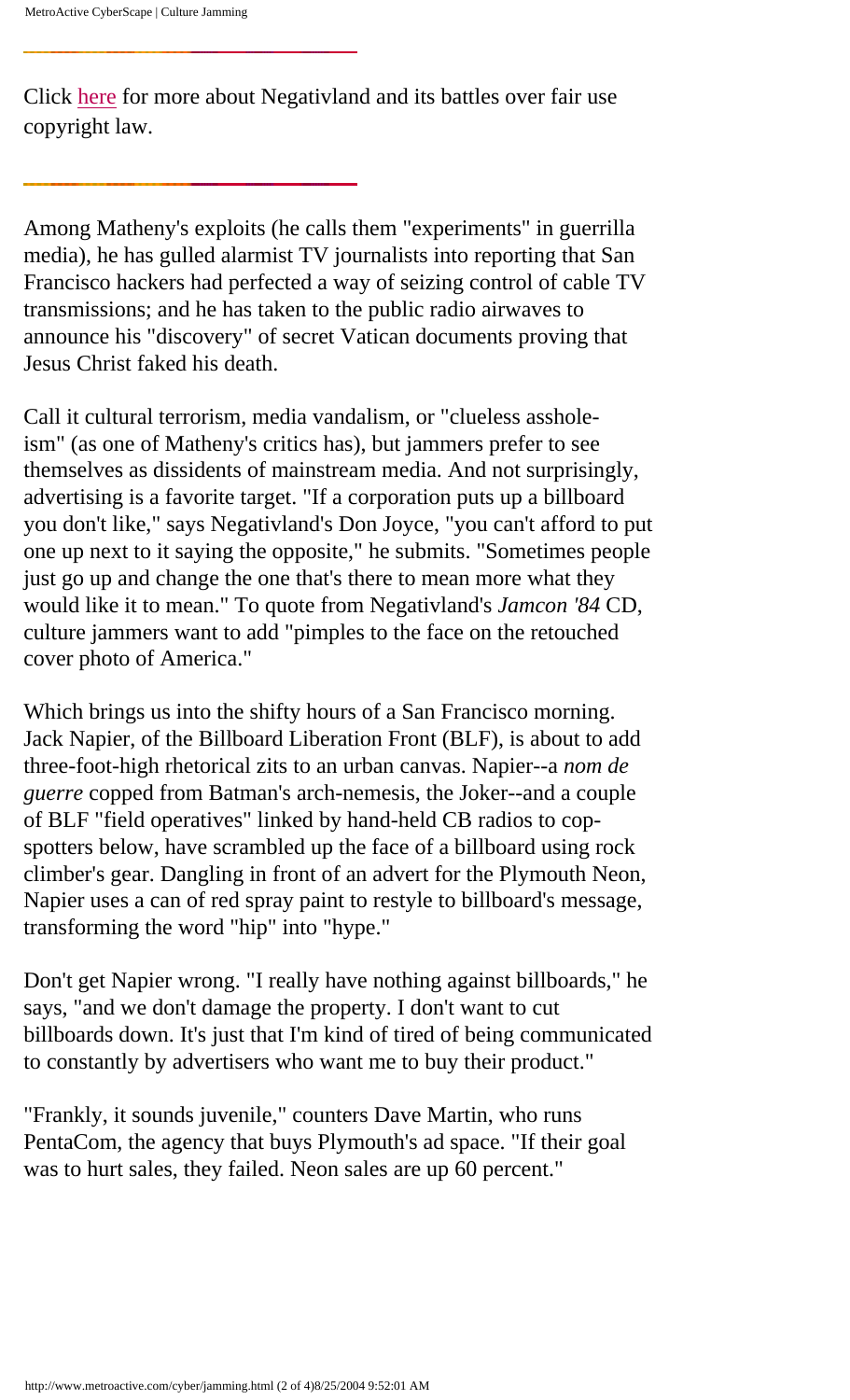MetroActive CyberScape | Culture Jamming



Billboard Liberation Front strikes again in San Francisco

But BLF members have no illusions about stopping the advertising juggernaut dead in its tracks. They merely aim to catalyze a few doubletakes--same satirical deserts that the old *MAD* magazine used to serve to *MAD* ison Avenue.

There are other BLF actions on the drawing board, including a plot to tap into the giant diamond-vision screen at the Oakland Coliseum and a scheme to send pirate messages to the Jumbotron astride the Goodyear blimp. For now, that may be the stuff of gonzo R&D, but according to the BLF's "graphics department"--a guy known as Lance, AKA Dogboy--PCs, design software, and color inkjet printers are revolutionizing jamming. "Essentially, you're using the same stuff as the real advertising industry uses," says Lance, a freelance graphics designer by day. "A reasonably intelligent person who has some training in graphics and access to a Macintosh can do wonders."

Lance and company use Mac desktop publishing to scale replacement letters to Brobdingnagian sizes. They plan to use the technology in their next strike: A renovation of those "Kerouac wore khakis" GAP billboards may soon inform San Francisco motorists that "Hitler wore khakis."

The tools may be going cyberpunk, but jamming is as old as political dissent, itself. "It's media criticism as a vernacular art form," says Mark Dery, author of a manifesto on the movement subtitled, ["Hacking,](http://gopher.well.sf.ca.us:70/0/cyberpunk/cultjam.txt) [Slashing and Sniping in the Empire of Signs."](http://gopher.well.sf.ca.us:70/0/cyberpunk/cultjam.txt) "There is